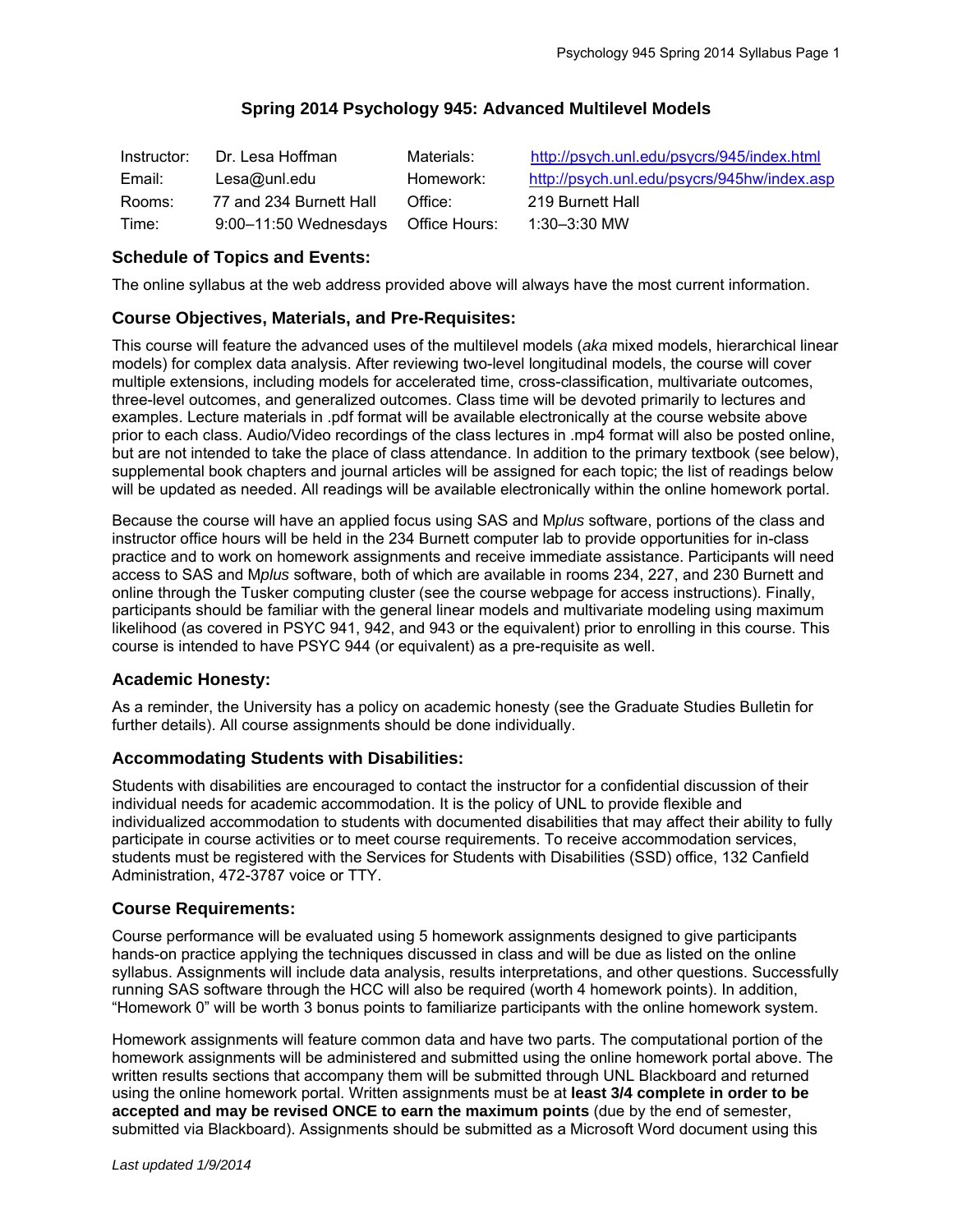naming convention: **945HW#\_Firstname\_Lastname** (adding an "r" to the end of the # for a revision). Please use the track changes function in Microsoft Word and leave in all previous instructor comments when revising assignments.

In addition, participants will be responsible for presenting **an original individual data analysis** to the class using at least one of the advanced models presented during semester. Details are forthcoming. The homework assignments will be worth 80 points, and the individual data analysis will be worth 20 points.

### **Policy on Late Homework Assignments and Incompletes:**

In order to be able to provide the entire class with prompt feedback, **late homework assignments will incur a 3-point penalty**. However, extensions will be granted as needed for extenuating circumstances (e.g., conferences, family obligations) if requested **at least three weeks in advance of the due date**. Finally, a grade of "incomplete" will only be given in the event of extremely dire circumstances.

#### **Final grades will be determined by number of points earned out of 100 possible:**

 $\geq 97 = A + 93 - 96 = A - 90 - 92 = A - 87 - 89 = B + 83 - 86 = B - 80 - 82 = B - 80 = C$  or no pass

#### **Primary Course Text:**

Hoffman, L. (forthcoming). *Longitudinal analysis: Modeling within-person fluctuation and change*. NY, NY: Routledge Academic.

#### **Supplementary Readings:**

- Bauer, D. J. (2003). Estimating multilevel linear models as structural equation models. *Journal of Educational and Behavioral Statistics, 28*(2), 135-167.
- Bauer, D. J. (2009). A note on comparing the estimates of models for cluster-correlated or longitudinal data with binary or ordinal outcomes. *Psychometrika, 74*, 97-105.
- Curran, P. J., Lee, T., Howard, A. L., Lane, S., & MacCallum, R. C. (2012). Disaggregating within-person and between-person effects in multilevel and structural equation growth models. In G. Hancock & J. Harring (Eds.), *Advances in Longitudinal Methods in the Social and Behavioral Sciences* (pp. XX-XX). Charlotte, NC: Information Age Publishing
- Hedeker, D., & Mermelstein, R. J. (2012). Mood changes associated with smoking in adolescents: An application of a mixed-effects location scale model for longitudinal ecological momentary assessment (EMA) data. In G. Hancock & J. Harring (Eds.), *Advances in Longitudinal Methods in the Social and Behavioral Sciences* (pp. 59-79). Charlotte, NC: Information Age Publishing.
- Hoffman, L. (2012). Considering alternative metrics of time: Does anybody really know what "time" is? In J. Harring & G. Hancock (Eds.), *Advances in Longitudinal Methods in the Social and Behavioral Sciences* (pp. 255-287). Charlotte, NC: Information Age Publishing.
- Hox, J. (2010). *Multilevel analysis: Techniques and applications* (2nd ed). NY, NY: Routledge Academic.
- Hur, K., Hedeker, D., Henderson, W., Khuri, S., & Daley, S. (2003). Modeling clustered count data with excess zeros in health care outcomes research. *Health Services and Outcomes Research Methodology, 3*, 5-20.
- Lüdtke, O., Marsh, H. W., Robitzsch, A., Trautwein, U., Asparouhov, T., & Muthén, B. (2008). The multilevel latent covariate model: A new, more reliable approach to group-level effects in contextual studies. *Psychological Methods, 13*(3), 203-229.
- Preacher, K. J., Zhang, Z., & Zyphur, M. J. (2011). Alternative methods for assessing mediation in multilevel data: The advantages of multilevel SEM. *Structural Equation Modeling, 18*, 161-182.
- Preacher, K. J., Zyphur, M. J., & Zhang, Z. (2010). A general multilevel SEM framework for assessing multilevel mediation. *Psychological Methods, 15*(3), 209-233.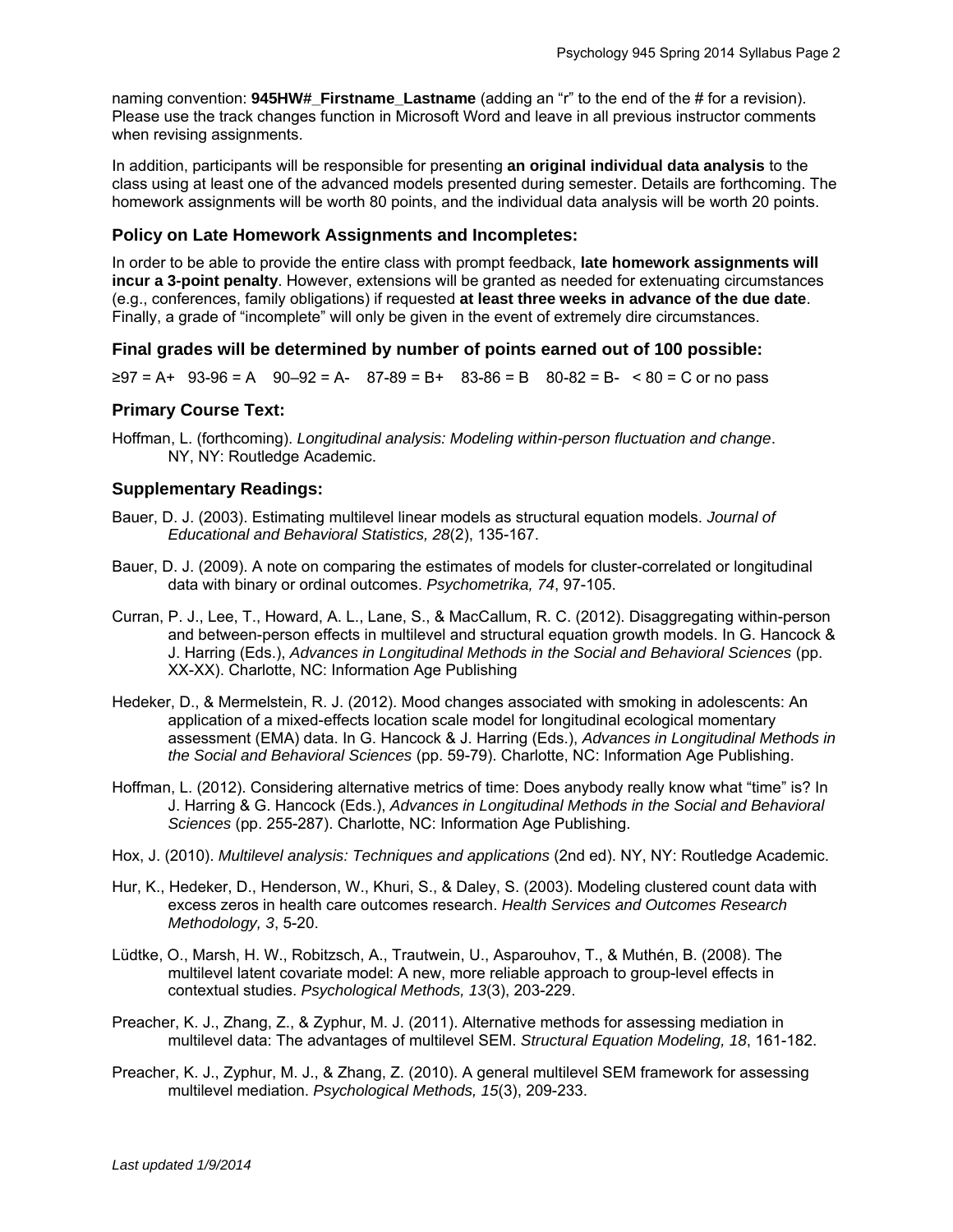Raudenbush, S. W., & Bryk, A. S. (2002). *Hierarchical linear models: Applications and data analysis methods* (2nd ed.). Thousand Oaks, CA: Sage.

# **Tentative Schedule of Events:**

| Week           | Date | <b>Topics</b>                                                                                                                                                                                                                                                                         | <b>Readings</b>                                                      |
|----------------|------|---------------------------------------------------------------------------------------------------------------------------------------------------------------------------------------------------------------------------------------------------------------------------------------|----------------------------------------------------------------------|
| 1              | 1/15 | Course Introduction<br>Lecture 1: Review of MLM for Longitudinal Data<br>Example 1: Unconditional Models of Change                                                                                                                                                                    | Hoffman ch. 1-7                                                      |
|                | 1/17 | HW0 due by 11:59 PM                                                                                                                                                                                                                                                                   |                                                                      |
| $\overline{2}$ | 1/22 | <b>NO CLASS (or office hours)</b>                                                                                                                                                                                                                                                     |                                                                      |
| 3              | 1/28 | HW1 effort draft due by 11:59 PM                                                                                                                                                                                                                                                      |                                                                      |
|                | 1/29 | In-Class Q & A<br>Lecture 2: Time-Varying Predictors for Within-Person Fluctuation<br>Example 2: Predicting Within-Person Fluctuation and<br>Heterogeneity                                                                                                                            | Hoffman ch. 8<br>Hedeker & Mermelstein (2012)                        |
|                | 1/31 | By now you will need to have successfully registered for Tusker<br>and submitted SAS and Mplus scripts for analysis (3 HW points).                                                                                                                                                    |                                                                      |
| 4              | 2/5  | Lecture 2 and Example 2, continued<br>Lecture 3: Accelerated Longitudinal Models<br>Example 3: Models of Accelerated Time                                                                                                                                                             | Hoffman ch. 10 Sections 1-2<br>Hoffman (2012)                        |
|                | 2/7  | HW1 accuracy draft due by 11:59 PM                                                                                                                                                                                                                                                    |                                                                      |
| 5              | 2/12 | Lecture 4: Review of Multilevel Models for Clustered Data<br>Example 4: Two-Level Models for Persons in Groups<br>Lecture 5: Multivariate Longitudinal Models in SAS and Mplus<br>Example 5a: Multivariate Within-Person Fluctuation<br>Example 5b: Multivariate Within-Person Change | Raudenbush & Bryk (2002) ch. 5                                       |
|                | 2/14 | HW2 due by 11:59 PM                                                                                                                                                                                                                                                                   |                                                                      |
| 6              | 2/19 | 234 Lab for Multivariate Longitudinal Models in Mplus<br>Example 5b, continued<br>Example 5c: Multivariate Within-Family Change<br>Example 5d: Mediation of Within-Person Fluctuation                                                                                                 | Hoffman ch. 9<br>Curran et al. (2012)                                |
| 7              | 2/26 | 234 Lab for Multivariate Longitudinal Models as SEM in Mplus<br>Example 5b and 5d, continued<br>Example 5e: Mediation of Within-Person Change<br>Example 5f: Longitudinal Difference Score Models                                                                                     | Bauer (2003)<br>Lüdtke et al. (2008)<br>Preacher et al. (2010; 2011) |
|                | 2/28 | HW3 due by 11:59 PM                                                                                                                                                                                                                                                                   |                                                                      |
| 8              | 3/5  | Lecture 5: Three-Level Models<br>Example 5a: Analysis of Measurement Burst Designs<br>Example 5b: Clustered Longitudinal Models                                                                                                                                                       | Hoffman ch. 10 Sections 3-6<br>Hoffman ch. 11 Sections 1-2           |
| 9              | 3/12 | Lecture 6: Generalized Multilevel Models<br>Example 6a: Clustered Models with Binary Outcomes                                                                                                                                                                                         | Bauer (2009)<br>Hox (2010) ch. 6-8                                   |
|                | 3/14 | HW4 due by 11:59 PM                                                                                                                                                                                                                                                                   |                                                                      |
| 10             | 3/19 | <b>NO CLASS (or office hours)</b>                                                                                                                                                                                                                                                     |                                                                      |
| 11             | 3/26 | <b>NO CLASS (or office hours)</b>                                                                                                                                                                                                                                                     |                                                                      |
| 12             | 4/2  | Example 6b: Longitudinal Models with Ordinal Outcomes<br>Example 6c: Longitudinal Models with Other Non-Normal<br>Outcomes                                                                                                                                                            | Hur et al. (2003)                                                    |
|                | 4/4  | HW5 due by 11:59 PM                                                                                                                                                                                                                                                                   |                                                                      |